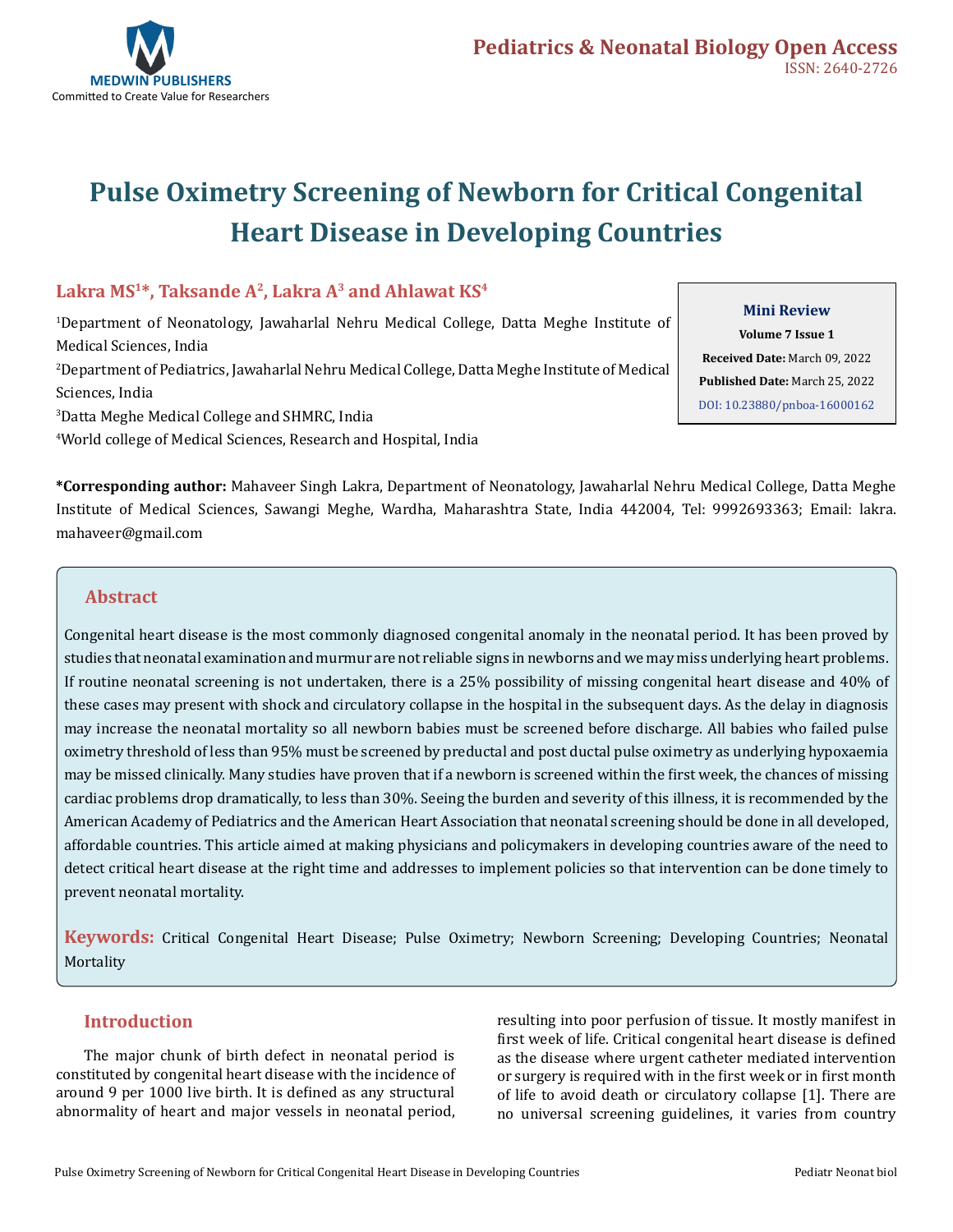# **[Pediatrics & Neonatal Biology Open Access](https://medwinpublishers.com/PNBOA/)**

to country and depends upon the disease prevalence, affordability, feasibility and standard guidelines.

### **The Burden of Disease**

Seeing the burden of morbidity and mortality among the newborn period, it is important to identify, screen all the newborns and intervene timely before the disease manifests. The study database collected globally in 2017 showed that the incidence and prevalence of congenital heart disease varies globally and have heterogenicity in etiology and prevalence. Congenital heart disease is more prevalent in African, Asian, in developing and low-income countries as compared to developed countries. The overall incidence varies from 0.8 % to 1.2 % of total live birth [2]. According to data the neonatal mortality is more in sub Saharan, Asia and African countries and it varies from from 41.9 to 56.9% per 1000 live birth. One baby in every 10 baby is born with some or other type of congenital heart disease and out of then 25% babies have severe or critical heart disease. Although incidence of congenital heart disease has not increased but almost remains static in last three decade [1,3].

## **Pulse Oximetry Screening**

The aim is to pick up the disease earlier so that precautionary measures can be taken care of and can be intervened early to increase survival rate of newborn. Screening is not a diagnostic test and the pulse oximetry screening helps us to detect the disease earlier when baby is asymptomatic and disease have not manifested. By adopting this method universally, the sick babies having underlying severe congenital heart disease can be identified earlier and intervention can be done at right time even at first day of life [4]. If this routine screening is not done in neonates, then there is always a chance of 25% of missing congenital heart disease and out of these missed cases, 40% present with shock and circulatory collapse in hospital in next few days. Many studies in US and Europe have shown that if newborn is screened after birth or in first week, the chances if missing the heart disease decreases substantial to even less than 30% [1].

The saturation of newborns is determined by using a pulse oximetry probe at two locations: one on the right index finger and the other on the left hand or lower leg referred to as pre ductal and post ductal screening, respectively. Screening at the right time is necessary. Because there is a danger of false negative rates if it is done before 24 hours, the best screening time is between 24 and 48 hours or before discharge from the healthcare setting [1,4,5]. The dictum is that, if the neonate failed the pulse oximetry test, then he should be treated and managed like a congenital heart disease unless proved otherwise.

## **Effectiveness of Pulse Oximetry Screening**

A systemic review done by Thangaratinam S, et al. [6] have shown that the sensitivity for pulse oximetry screening for heart disease varies from 25 percent to 98.5 percent and specificity from 99 % to 100 %. The false positive rate from various study varies from 0-2 %. The sensitivity increases when the pulse oximetry was taken from two different sites and when cut of threshold is 95% [5,6].

A multicentric study done by Riede FT, et al. [7] over 42240 newborn over a duration of 2 years proved that it is a very good effective method of diagnosis of critical heart disease in newborn and the false positive rates are minimal. The sensitivity and specificity was found to be 77.78 % and 99.90% respectively. The negative predictive value was almost nearly 100 % (99.99%) reducing the percentage of late diagnosis of heart disease in newborn to a minimum of 4.4%.

The majority of developed nations have included pulse oximetry newborn screening in their normal neonatal screening programmes. Although the United States, as a developed country, has issued a newborn screening advisory since 2011, it was universally accepted and implemented in 2016 after analyzing the benefits and risks of this screening programmes, and it is now used in almost all of the individual hospitals in the United States [8]. In contrast to the United States, the United Kingdom has not made it mandatory in hospitals and has not adopted it in its universal newborn screening programmes fully [9].

#### **Timings and Threshold**

All new born are screened at 24-48 hours of the birth with pulse oximetry which detects the hypoxaemia in body tissue. The threshold used for pulse oximetry is less than 90 and 95 percent. If the pulse oximetry is less than 90 percent, it indicates high possibility of underlying severe critical heart disease and baby should be immediately screened for echocardiography. If the pulse oximetry reading is 95 percent, then second reading should be taken after a gap of 24 hours and if baby fails again, then he or she should undergo echocardiography. The pulse oximetry is said to be positive and the screen test is labeled as failed, if the pulse oximetry reading is less than 90% in any of the limb or less than 95% in both limb or the difference between pre ductal and post ductal is less than 3% on three occasions measured after a gap of 1 hour [4]. The heart disease which can be identified by pulse oximetry include Truncus arteriosus, Tetralogy of Fallot, critical pulmonary stenosis, pulmonary atresia, transposition of great arteries, coarctation of aorta and total anomalous pulmonary return [1,10]. In neonatal period the clinical examination, cyanosis and presence of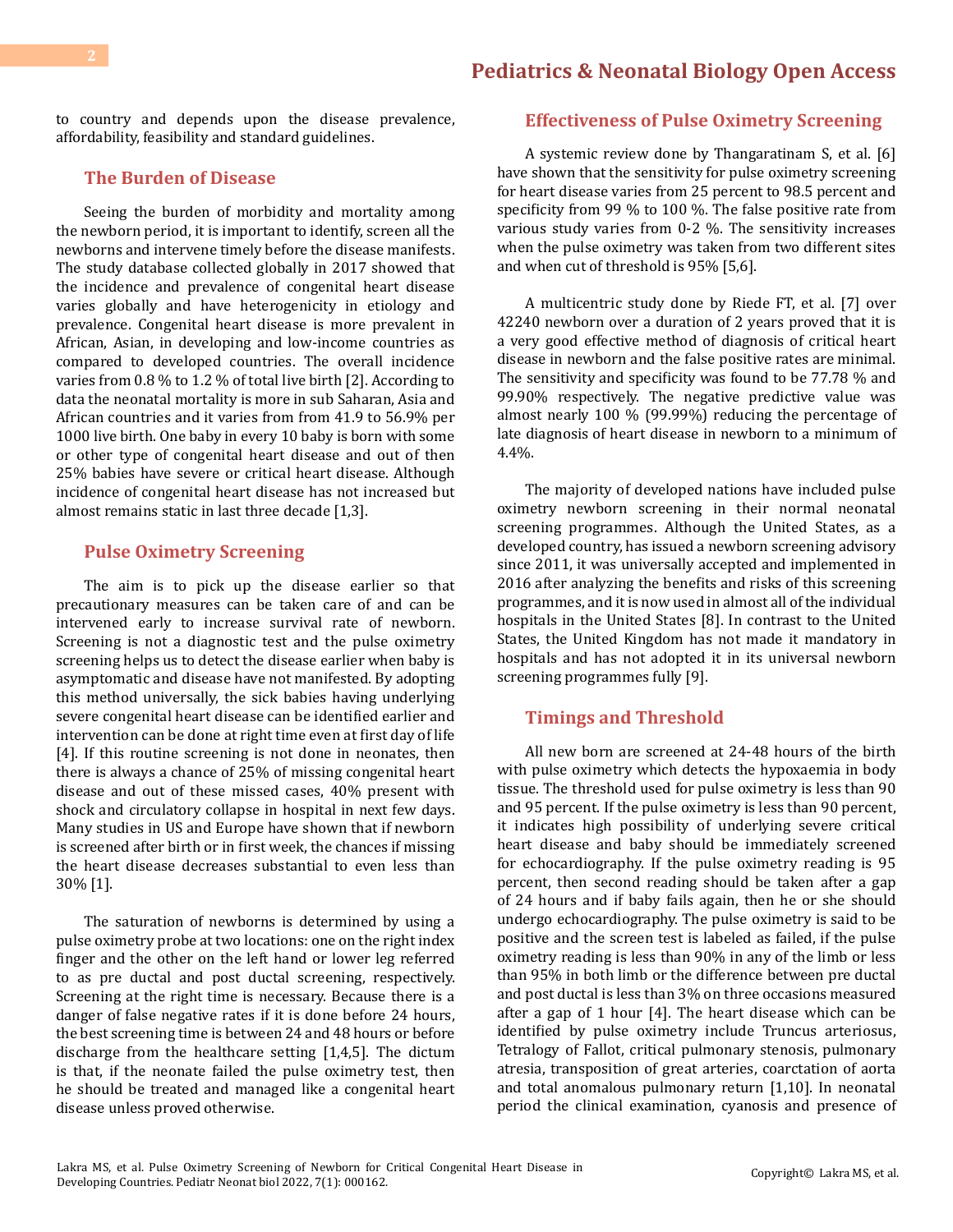# **[Pediatrics & Neonatal Biology Open Access](https://medwinpublishers.com/PNBOA/)**

murmur is not reliable so if relied on only examination, then many of the heart disease are missed [11].

If antenatal screening is clubbed with fetal screening by echocardiography and pulse oximetry in newborn, then the chances of missing of any critical heart disease is very low and the specificity and sensitivity increase drastically. As most of the babies are asymptomatic at birth, so if they are intervened earlier, then we can prevent the end organ damage, cardiovascular collapse and promote good neurodevelopment outcome. The clinical examination, pulse oximetry and echocardiography all in a combined fashion increase the sensitivity and specificity of early diagnosis of heart disease [12].

Antenatal echocardiography should also be performed in mothers to screen for any structural or congenital cardiac defects. It can be done in the first trimester, but the accuracy is not as good, thus the best time to undertake fetal echocardiography is usually between the ages of 18 and 22 weeks. It detects structural and chromosomal abnormalities and assists us in arranging medical or interventional surgical therapy for a better outcome shortly after birth [12,13]. This will contribute in the early detection and treatment of significant cardiac illness. By implementing this screening method internationally, we will be able to significantly improve infant survival rates and outcomes [4,14].

# **Implication of Pulse Oximetry Screening in Developing Countries**

The pulse oximetry screening is a very reliable, noninvasive, cost-effective methods of screening of babies with underlying critical heart disease [1,4,11]. The sensitivity and specificity of this method is high [6,7]. If the baby fails in oximetry test, then he or she should be immediately undertaken for echocardiography by an expert. In a study conducted by Trujillo LD, et al. [15] it has been shown that when physical examination was included along with pulse oximetry screening it doesn't lead to any rise in cost to patient. The cost effectiveness of physical examination and pulse oximetry was 0.93 and it is 0.07 more than physical examination only, so there was hardly any significant difference in cost between 2 methods. The screening within time period of one week is cost effective and a good strategy for diagnosis of critical heart disease in newborn.

The majority of developed nations' regular neonatal screening programmes now incorporate pulse oximetry newborn screening. After a thorough examination of the benefits and risks of this screening programme, it was unanimously approved and implemented in 2016, and it is now used in practically every hospital in the United States [8]. In contrast to the United States, the United Kingdom has

neither made it mandatory in hospitals or fully integrated it into its universal newborn screening programmes [9]. A conference and workshop was held regarding the need of starting pulse oximetry screening in neonate by pan African countries in Rabat 2019 to address the issue and urgent need of start of pulse oximetry in neonates in their countries. Various cardiac hospitals, newborn foundations, newborn screening centers and expert committee presented their data's on the screening of babies in developing countries. It was decided that there is an urgent need of start of various pilot projects, research studies and any supported programme by various agencies and national universal programme which will help the policy makers to build necessary infrastructure and to allocate resources to strengthen this special new born programme at national and regional level [16].

Though it is a cost-effective, affordable, feasible and non-invasive method of screening babies for heart disease, it has not been included in the newborn universal screening programme in developing countries. Many studies have recommended that it should be routinely included in newborn screening programme in developing countries also [17]. Pulse oximetry is a very useful modality and a good reliable screening test to detect critical cyanotic heart disease in a newborn.

## **Conclusion**

Pulse oximetry screening aimed at earliest picking up of babies having underlying congenital heart disease immediately after birth. All babies should be routinely screened by pulse oximetry for critical cyanotic heart disease before discharge from hospitals. All the strategies should be directed to improve neonatal survival rate and to decrease neonatal mortality and morbidity. It should be included in universal screening neonatal program in developing countries also.

#### **Conflict of Interest**: None

**Funding:** None

**Competing Interest None:** None

## **Acknowledgment:** No

#### **References**

- 1. [Engel M, Kochilas L \(2016\) Pulse oximetry screening: A](https://pubmed.ncbi.nlm.nih.gov/27468253/)  [review of diagnosing critical congenital heart disease in](https://pubmed.ncbi.nlm.nih.gov/27468253/)  [newborns. Med Devices 9: 199-203.](https://pubmed.ncbi.nlm.nih.gov/27468253/)
- 2. [Wu W, He J, Shao X \(2020\) Incidence and mortality trend](https://pubmed.ncbi.nlm.nih.gov/32502030/) [of congenital heart disease at the global, regional, and](https://pubmed.ncbi.nlm.nih.gov/32502030/)